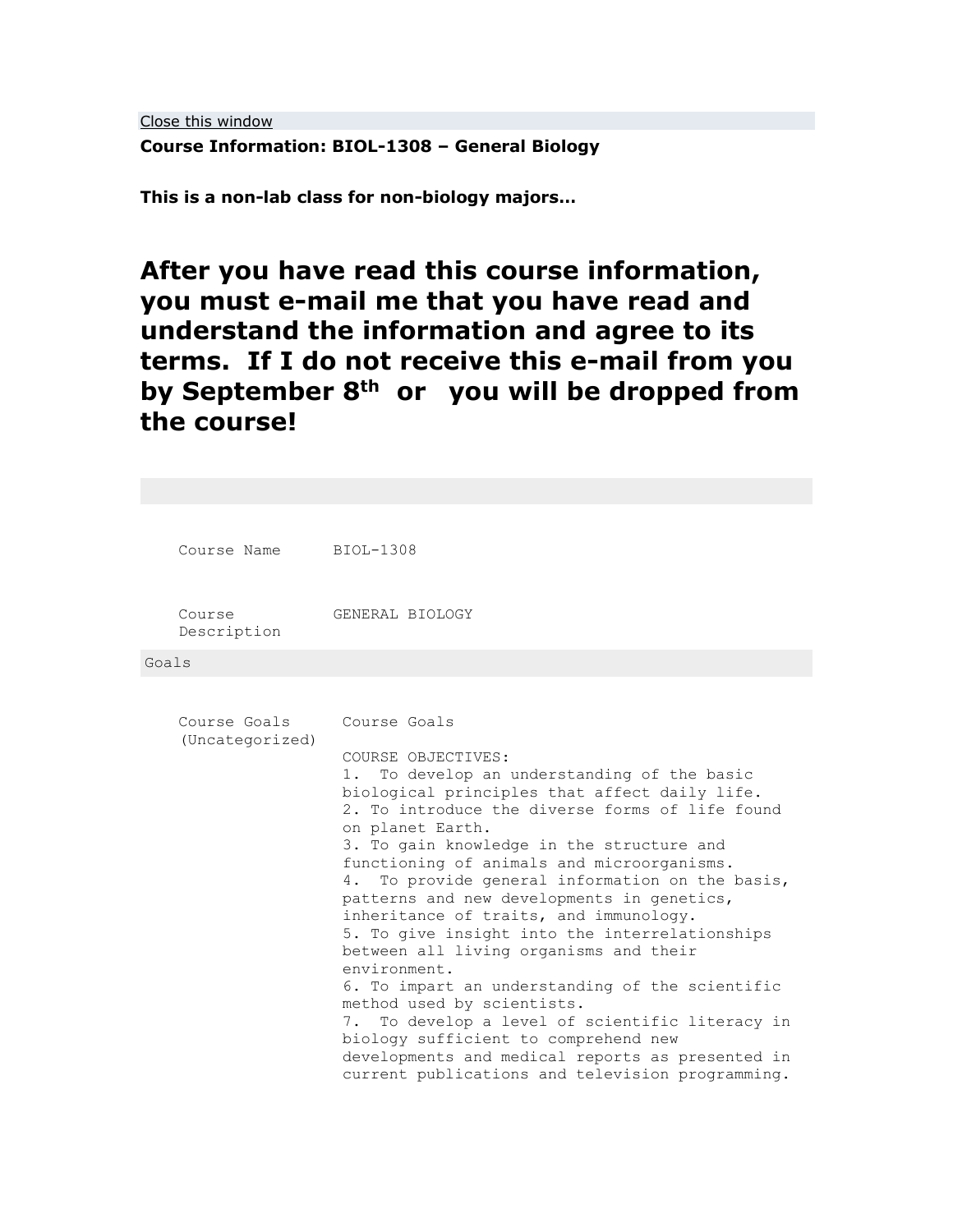Introduction PURPOSE: This is an introductory course that covers the fundamentals of biology. This course is designed to satisfy the science elective for Applied Science degrees. BIOL 1308 does NOT satisfy a laboratory science requirement. TEXTBOOK: Biology, The Essentials, by Marielle Hoefnagels, 2nd edition. You will also need a connect code. The ISBN for the text with the connect code is 9781259638251

> PLEASE NOTE: A "connect code" from the publisher is required to complete the course. If you purchase the code direct from the publisher, it comes with a free "e-book" So, if you don't mind using an e-book, you can skip having to buy a hard copy of the text! When you first log into the Unit 1 LearnSmart unit, you will be prompted to either input your code, purchase a code, or given a free two week trial until you get a code.

> The textbook will be necessary to complete assignments. If you purchase the text used or the text did not have a Connect Code, you will also have to purchase a McGraw-Hill Connect code from their web site. You will be prompted to buy the code the first time you visit their web site.

> A word about internet classes: Internet classes are very appealing because they allow students to complete a course within their own schedule. However, the downside is that the failure rate for internet classes is high. The only reason for a high failure rate is that students do not get their work turned in on time. It is too easy to wait until the last minute to complete assignments. Students must remain vigilant and get assignments turned in timely and regularly. Also, this course requires intensive reading and writing.

### Unit details

The course is divided into 12 Units plus three written assignments. Each Unit covers one chapter in the textbook. For each Unit, you will need to study the chapter. Then you will study through a program called Learnsmart. The Learnsmart module is designed to help you study and learn the material. After you complete the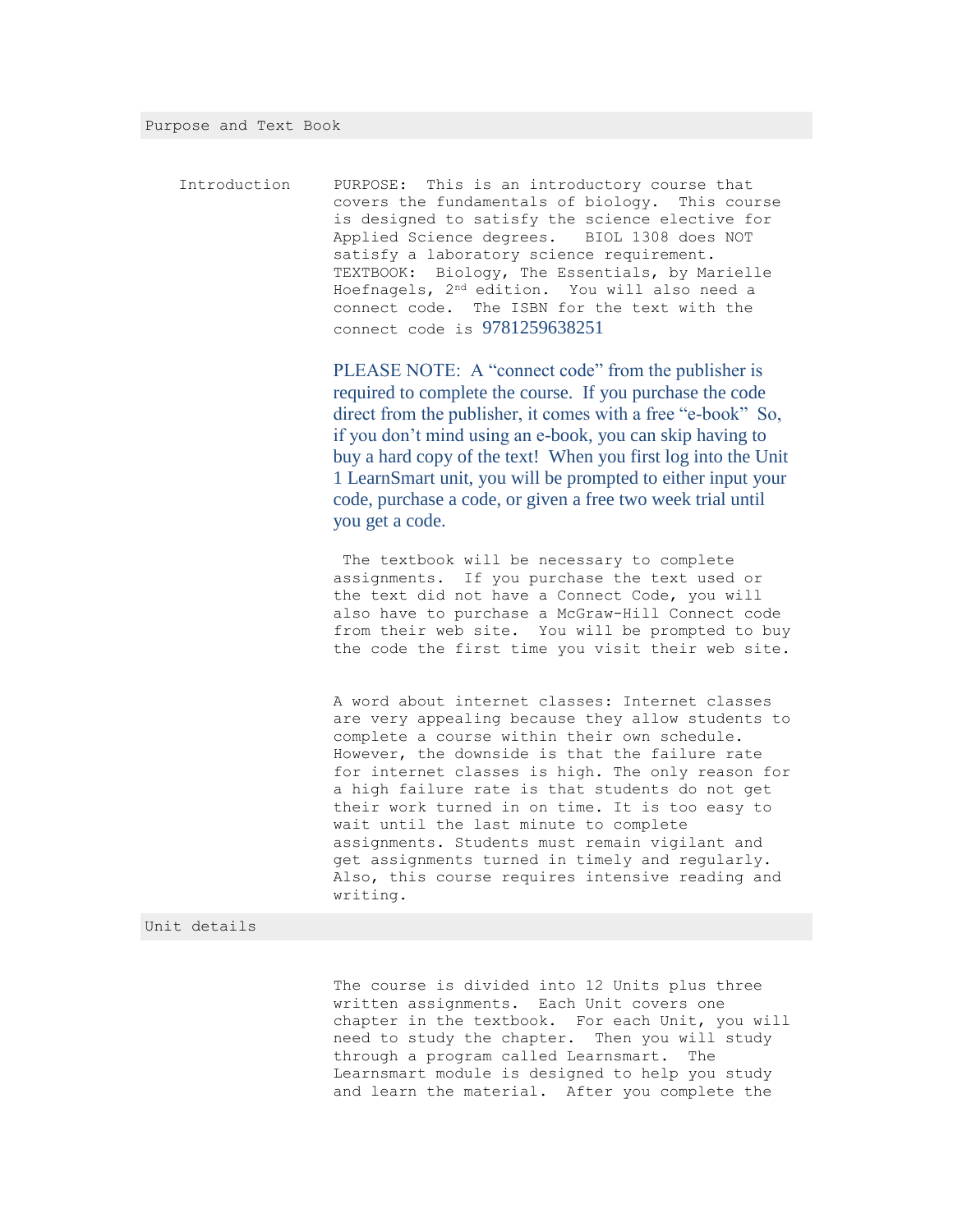Learnsmart module for each chapter, you will take a quiz over the material in the chapter. There are also three written assignments. Each written assignment will cover 1 or 2 chapters in the text, as well as require some internet research.

The details for each written assignment are listed on the tabs on the left.

Each Chapter will be worth 50 points toward your final grade. 20 points will be from studying the Learnsmart module. The more you study, the more points you will receive. There is absolutely no reason not to receive the full 20 points for the Learnsmart module. The other 30 points for each chapter will be from an on-line multiple choice quiz. The quizzes and the Learnsmart modules will only be available on specific dates. The dates you may take each quiz are listed further down this course information guide. The quizzes will have 30 questions and you will have 45 minute to complete the quiz. Once you start the quiz, you cannot stop the timer… if you pause, lose your internet connection, etc…your 45 minutes keeps on ticking and will automatically submit your answers at the end of the 45 minute period! However, there is no time limit on the Learnsmart modules.

Summary So, to sum it up. You will have three written assignments to turn in. You will also have 12 chapters to cover. Each written assignment will be worth 100 points. Each chapter will be worth 50 points. Your lowest two quiz grades and your lowest two Learnsmart grades will be dropped! You can NOT drop any written assignment grades!

## Quiz information

The quizzes are open book, but they are detailed and cover a lot of material. To do well on the quiz, you must work on the Learnsmart module ahead of time and will need to make an outline or take notes. Also, some computers will disconnect you from the internet after a time of inactivity.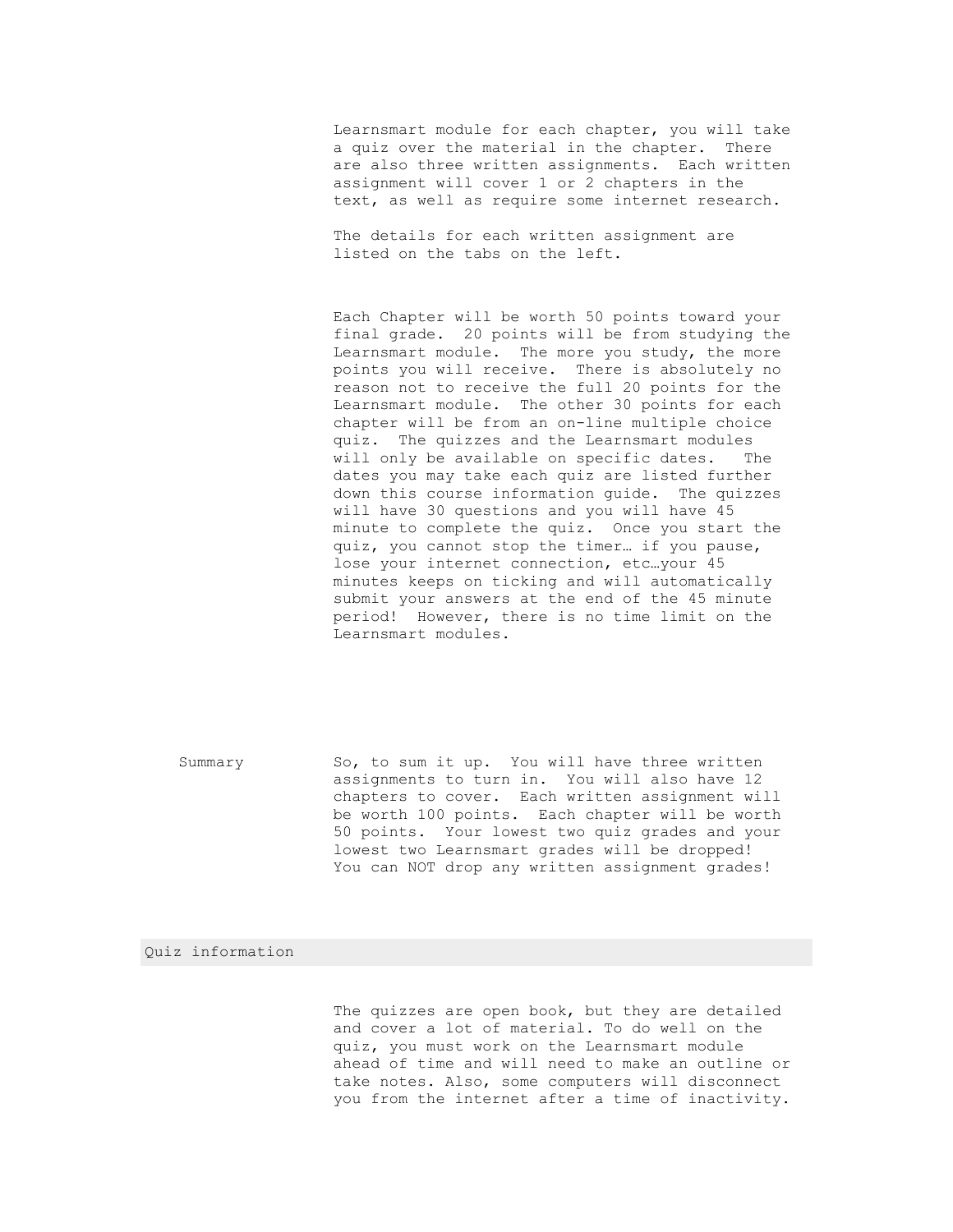It is possible that while you are taking an assessment the internet connection will become inactive and disconnect. If your computer does this, you need to reset your inactivity time period to a longer time frame. You might want to set it to disconnect only after 3 hours of inactivity.

You must take the quiz on the days specified below. You can take the quiz as early as 4 AM on the first day the quiz is available and have until 11:55 PM on last day the quiz is available to complete the quiz. If you miss a quiz, then you will receive a zero for that quiz. But do remember, you get to drop your lowest two quiz and learnsmart grades.

#### More on assignments

- Introduction Once the assignments for the unit are graded, I will post the grades on this web site. If you would like to see your comments about your grade, you must e-mail me and request them. LATE ASSIGNMENTS WILL NOT BE ACCEPTED. Let me repeat this, late assignments will not be accepted. If your computer malfunctions or there is a problem with sending e-mail, that is your responsibility. If you miss an assignment or if is late, you will receive a zero for that assignment. Do not wait until the last minute to turn in your assignment. When turning in your assignments, e-mail them directly to me.
- Additional information As Biology students, it is your responsibility to explain, tell me, what is going on, what that cell part is doing, etc.? You may not assume that I can read your mind or that I have just read the material that you have read. I will only grade what I read, so be sure to explain your answers thoroughly. If your answer fails to deal with the issues in the question, then you have failed to properly answer the question. These answers must be in your own words. I do not want answers that are copied or paraphrased from the textbook or a web site. This is plagiarism and will result in a grade of zero. Remember that your work replaces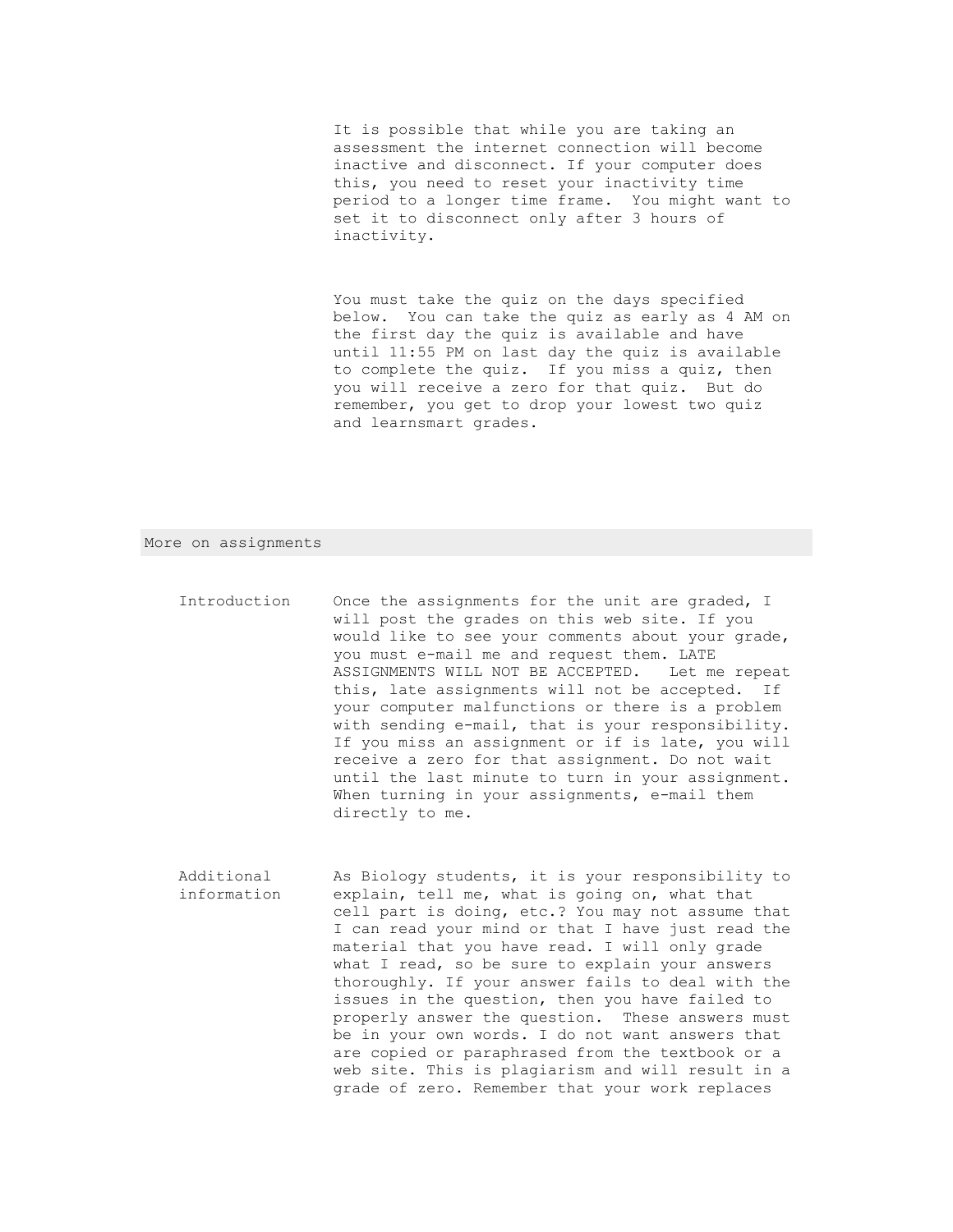your in-class time. I do not expect short answers for these questions. You will not receive credit for the class if only minimalist effort is given. Also, remember that spelling, grammar, syntax are all important. I will not grade work that is full of typos and other errors. AGAIN, NO LATE ASSIGNMENTS WILL BE ACCEPTED!

# Units, quiz dates, and Chapter covered

Below is a list of the chapters and the dates that you can complete the work for the chapter:

| Unit # | Date              | Chapter covered |
|--------|-------------------|-----------------|
| 1      | Aug 28 - Sept 14  | Chapter 1       |
| 2      | Sept 15 - Sept 21 | Chapter 2       |
| 3      | Sept 22 - Sept 28 | Chapter 3       |
| 4      | Sept 29 - Oct 5   | Chapter 4       |
| 5      | $Oct 6 - Oct 12$  | Chapter 5       |
| 6      | Oct 13 - Oct 19   | Chapter 6       |
| 7      | Oct 20 - Oct 26   | Chapter 7       |
| 8      | Oct 27 - Nov 2    | Chapter 8       |
| 9      | Nov $3 -$ Nov 9   | Chapter 9       |
| 10     | Nov 10 - Nov 16   | Chapter 18      |
| 11     | Nov $17 -$ Nov 30 | Chapter 19      |
| 12     | Dec $1 -$ Dec 7   | Chapter 20      |

Written Due Date Assignment #

1 September 26<sup>th</sup>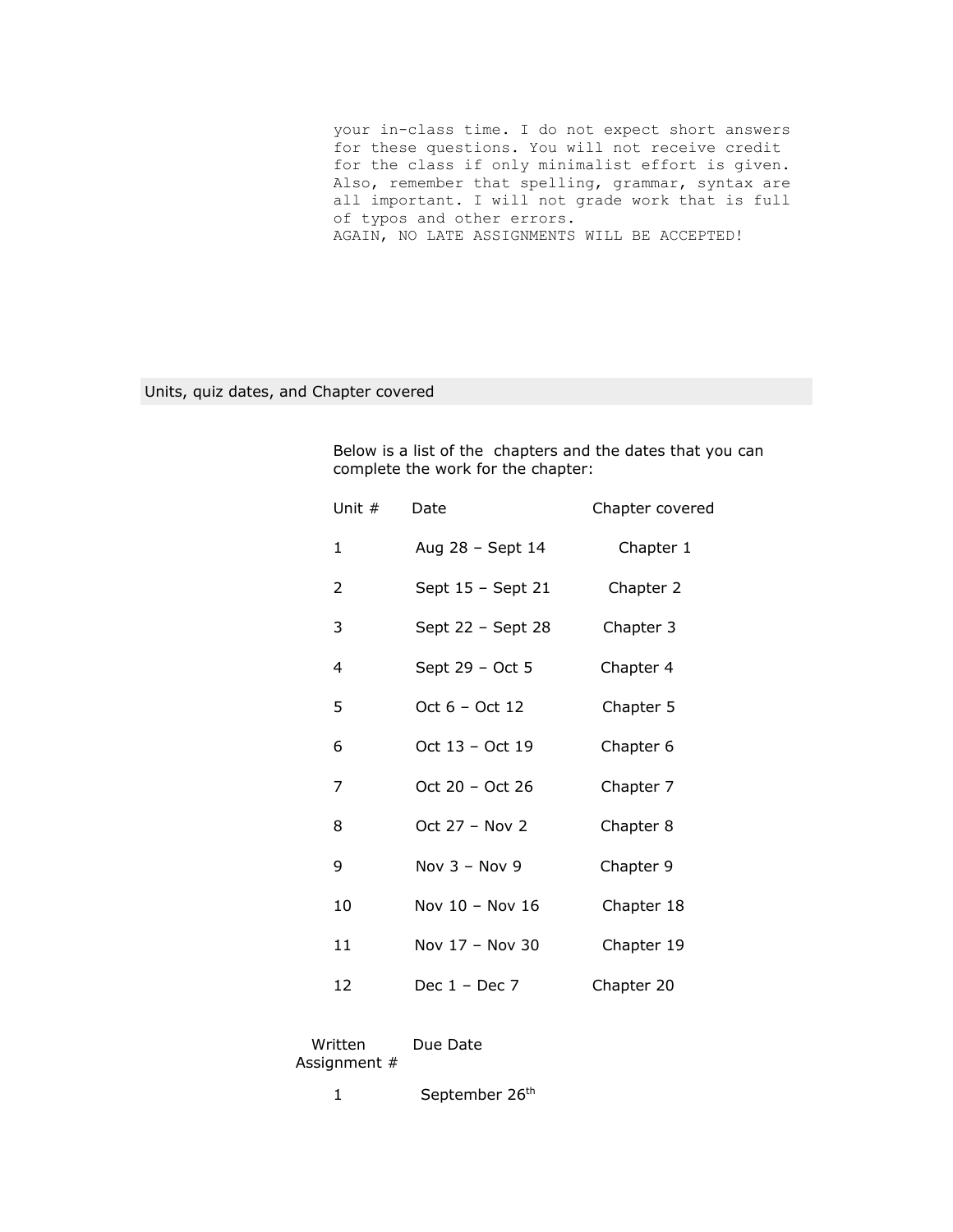2 October 24<sup>th</sup>

3 November  $21<sup>st</sup>$ 

## More information

There are four ways you can communicate with me. You can e-mail me. I recommend using your personal e-mail address rather than through blackboard simply because that is generally the e-mail you are used to checking (please be sure to include what class you are in as I have several different internet classes). You can e-mail be through blackboard if that is what you are used to, just remember my reply e-mail will go to your school e-mail address. I check my e-mail several times a day on weekdays, but I may check it on weekends. Also, you can call me at my office, 894-9611 ext. 2314, you can set up an appointment and we can meet in person, or you may text/call me on my cell at 891-4159. I reply to my e-mails timely. If you do not hear from me within a day, then I did not get your e-mail. You may want to call me or text me.

All assignments should be submitted through the Blackboard assignment page as an attachment. I use Windows XP and have the latest versions of Microsoft Word. **All written assignments must be sent as an attachment that Microsoft Word can read. All written assignments must be submitted through the Blackboard assignment page. Do NOT send the assignments through regular e-mail!** 

Just because this is an internet class where we never have to meet face-to-face or talk on the phone does not mean that you cannot contact me outside of the internet. Please feel free to telephone me or stop by my office.

If I determine that you do not have sufficient points to pass the course, I might drop you from the course if you do not drop yourself. Beware; however, you may be dropped from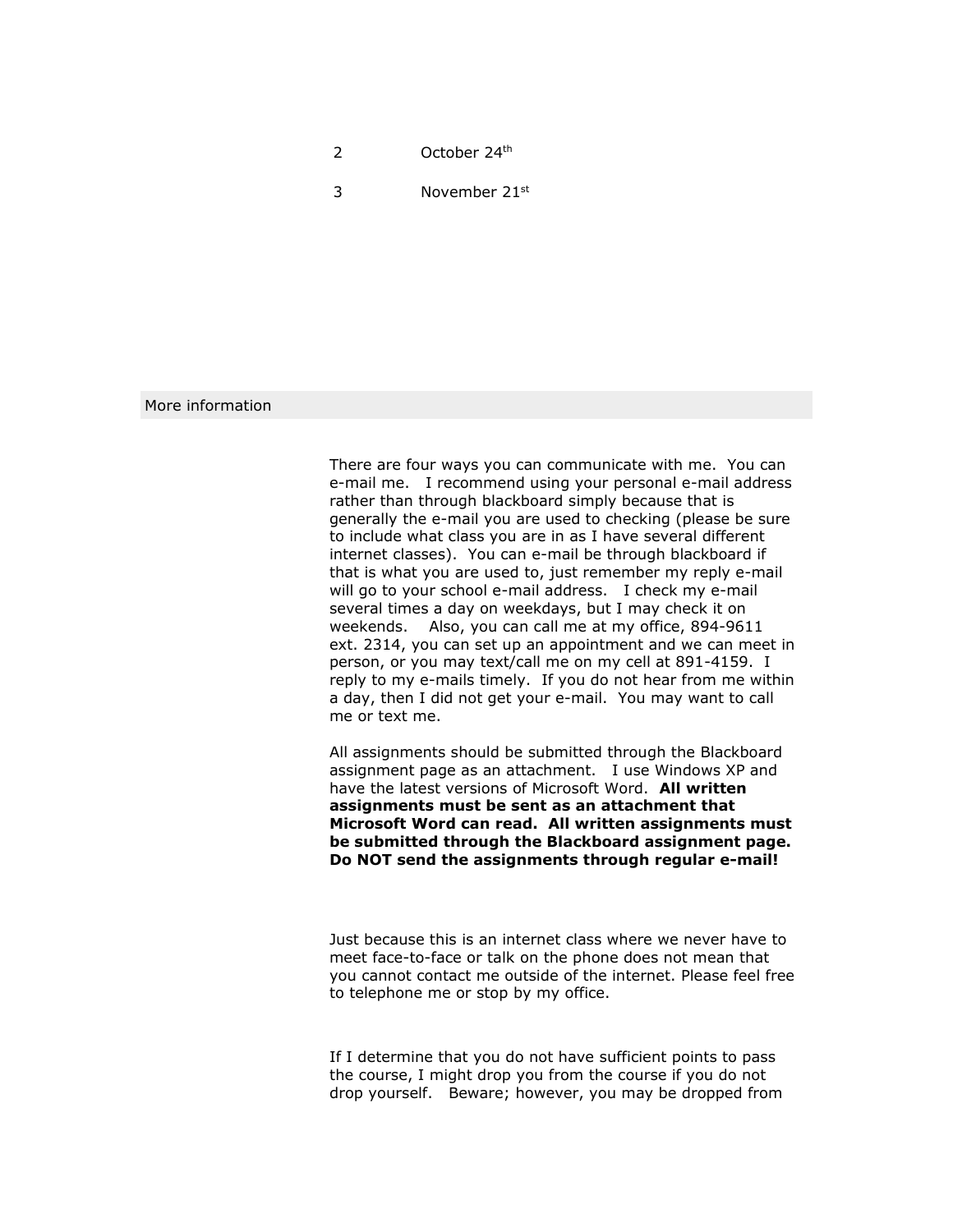the course with a grade of F. So please, if you are not passing, drop yourself from the course**. Also, if you go more than 7 days without logging into this course on Blackboard, you will be dropped from the course!**

Your work for this class is expected to be your own. You cannot copy someone else's work, work with someone to complete the assignments, or turn in another person's work. That is cheating. Anyone suspected of cheating will be turned over to the Dean for investigation and disciplinary action. Persons caught cheating will receive a grade of F for the course, as well as face academic suspension or expulsion.

Written assignments for the units are due no later than midnight on the due date. I do not answer e-mails on weekends, so you MUST work on your assignment ahead of time so you can contact me with any questions that you have. Be sure and allow plenty of time for your assignment to make it over the internet. Again, late assignments are not accepted.

The grade book part of the web site does not properly calculate your average only because it does not drop your lowest assessment grades. If you need to know your average with your lowest assessment grade dropped, please e-mail me and I will be happy to let you know your current status.

### e-mail information

Our school server checks every e-mail for viruses. If it senses a virus threat, the-mail is stopped. Students who use Hotmail accounts have the most problem with this. This might happen to one of your e-mails without your realizing it. If I do not timely respond to your e-mail, this might be the case. On school days, I generally respond to e-mails the same day. On weekends and holidays, it will be the following Monday. If you do not hear back from me, then you need to contact me by phone at my office.

Disability Statement

A student who enrolls in this class that may need classroom accommodations is strongly encouraged to schedule an intake interview with the special services department before enrolling in this class or prior to the add/drop date for this semester.